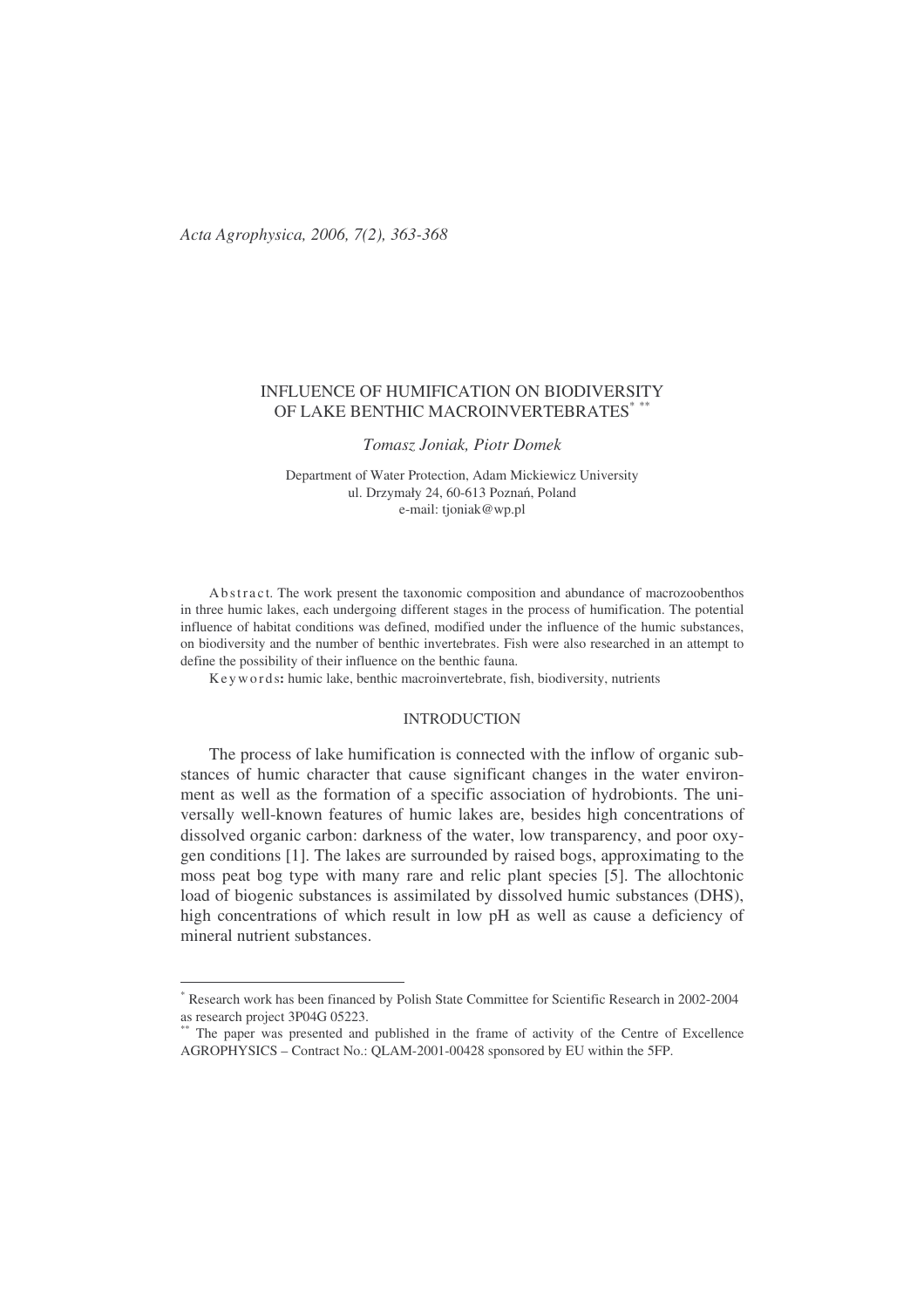The object of the research was the estimation of macrozoobenthos changes against the background of the physicochemical proprieties of water in three humic lakes of Drawieński National Park. The lakes differed mainly in the content of humic substances, thanks to which it was possible to define a clear gradient of this factor – from the oligohumic Piaseczno Małe Lake, to the mesohumic Głodne Lake IV, after the polyhumic Głodne Lake III. The taxonomic composition and number of benthic invertebrates were examined. The aim of the study was to determine the influence of abiotic features of biotopes on the benthic biodiversity.

#### MATERIAL AND METHODS

The subject of the investigation were three small, postglacial mid-forest lakes Głodne Lake III (GL III), Głodne Lake IV (GL IV), and Piaseczno Małe Lake (PML) in the area of the Drawieński National Park. The Głodne Lakes are surrounded by ring of ombrotrophic peat bogs from *Oxycocco-Sphagnetea* class with a predominant proportion of *Sphagnum magellanicum* and *Sph*. *rubellum*. Around Piaseczno Małe Lake there extends a narrow strand of peat moss and a near transitional minerotrophic moor is situated under its northern bank [4].

The qualitative and quantitative composition of the macrozoobenthos was investigated in the spring and autumn, 1999-2000, in samples of bottom sediment taken from the deepest place the profundal (with the use of the Kajak sampler) and in the littoral (with the use of the Czapla sampler). The samples were sieved through a net with 250 µm mesh size, sorted and preserved in 70% ethyl alcohol or in 4% formaldehyde. The density of organisms was counted (ind.  $m^{-2}$ ).

Water transparency was measured *in situ*, and water temperature, pH, oxygen saturation, dissolved oxygen and conductivity were measured in the whole water column, at 1 m intervals, with the use of the YSI 600R multi-parameter probe. The water samples for chemical analyses were taken from May 1999 to July 2001, at 3-month intervals. The total phosphorus, total nitrogen, colour, hardness, dissolved organic carbon [3] and extinction coefficient of green (530 nm) and red (630 nm) light [1] were analysed in the laboratory.

#### RESULTS

The lakes are located in a natural depression of terrain, which is why from early spring through most of the year they are provided with sharp thermal and oxygenic stratification. The functioning of the lakes is dependent on the qualitative composition and quantity of inflow of organic substances, especially humic acids. The value of physicochemical parameters of water (water colour, Secchi disc visibility and  $A_{530}/A_{630}$  ratio) suggested the furthest process of humification advance in GL III,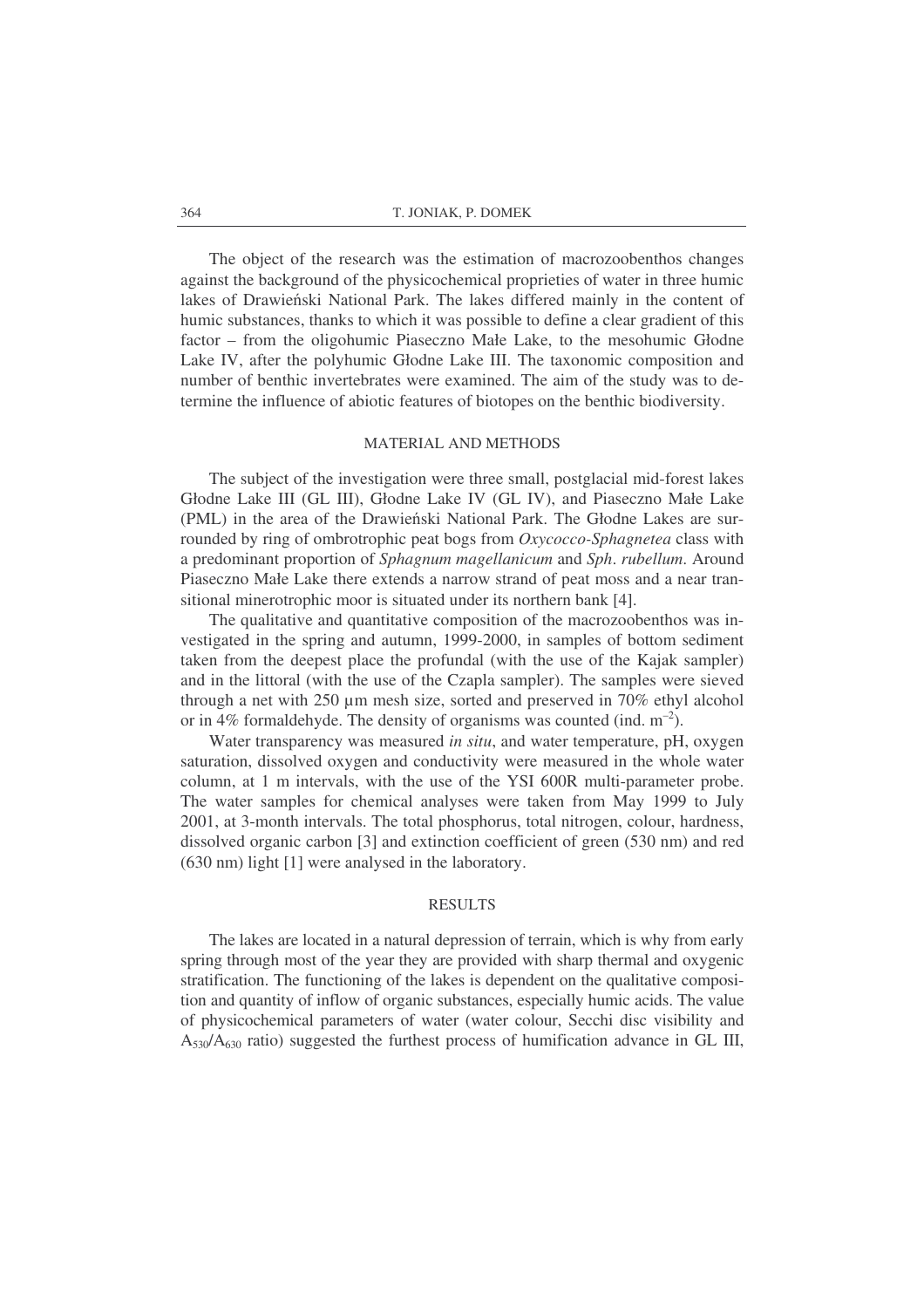and less advanced in GL IV and PML (Tab. 1). The lakes represented a state of low abundance of bio-availability of mineral substances. The oxic epilimnion is on average 1 m thick in polyhumic, 3 m in mesohumic, and 4-5 m in oligohumic lakes.

| Lake                                      | Głodne III | Głodne IV | Piaseczno Małe |  |
|-------------------------------------------|------------|-----------|----------------|--|
| Water surface area (ha)                   | 0.65       | 0.42      | 8              |  |
| Max. depth $(m)$                          | 8.5        | 7.2       | 8.4            |  |
| Mean depth $(m)$                          | 3.1        | 3.2       | 3              |  |
| Basin area (ha)                           | 91         | 7.32      | 21.6           |  |
| Transparency (m)                          | 1.3        | 2.3       | 3.6            |  |
| pH                                        | 4.5        | 4.6       | 7.1            |  |
| Water colour (mg Pt dm <sup>-3</sup> )    | 112        | 40        | 30             |  |
| $A_{530}/A_{630}$ (5 cm <sup>-1</sup> )   | 2.5        | 1.5       |                |  |
| Conductivity ( $\mu$ S cm <sup>-1</sup> ) | 29         | 24        | 69             |  |
| Hardness (mg $CaCO3 dm-3$ )               | 6.5        | 3.7       | 18.8           |  |
| Total nitrogen (mg $N dm^{-3}$ )          | 1.5        | 1.5       | 1.9            |  |
| Total phosphorus (mg P dm <sup>-3</sup> ) | 0.075      | 0.078     | 0.077          |  |
| DOC (mg C dm <sup>-3</sup> )              | 17.6       | 9         | 15.8           |  |

**Table 1.** Morphometric and physicochemical factors of the studied lakes (physicochemical data represent average annual values)

In the composition of benthos 28 taxa belonging to 10 systematic groups were found. Greater qualitative wealth was noted in the oligo- and mesohumic lakes – 19 and 18 species, respectively, than in the polyhumic lake – 12 species (Tab. 2). In all the lakes *Diptera* dominated, their quantitative share decreasing with growing humic gradient of the waters – from 80% in the oligohumic, through 54% in the mesohumic, to 37% in the polyhumic lake. Representatives of *Diptera* included *Chaoborus* obscuripes and *Chironominae* in GL III and the two remaining lakes, appearing only in the profundal – *Chaoborus flavicans* (Tab. 2). Besides *Diptera* in the polyhumic lake, *Ephemeroptera* and *Trichoptera* occurred in larger number, in the mesohumic *Hydracarina,* and in the oligohumic – besides *Ephemeroptera* – *Megaloptera* and *Oligochaeta*.

In the polyhumic lake in the profundal macrozoobenthos did not appear, and in the remaining lakes only *Diptera* was affirmed. In the littoral of GL IV there was noted a 61% totality of organisms, while in PML only 33%.

Fish populations in the lakes were poor – in GL IV only perch were found and in PML perch, pike, roach, rudd, tench and ruff.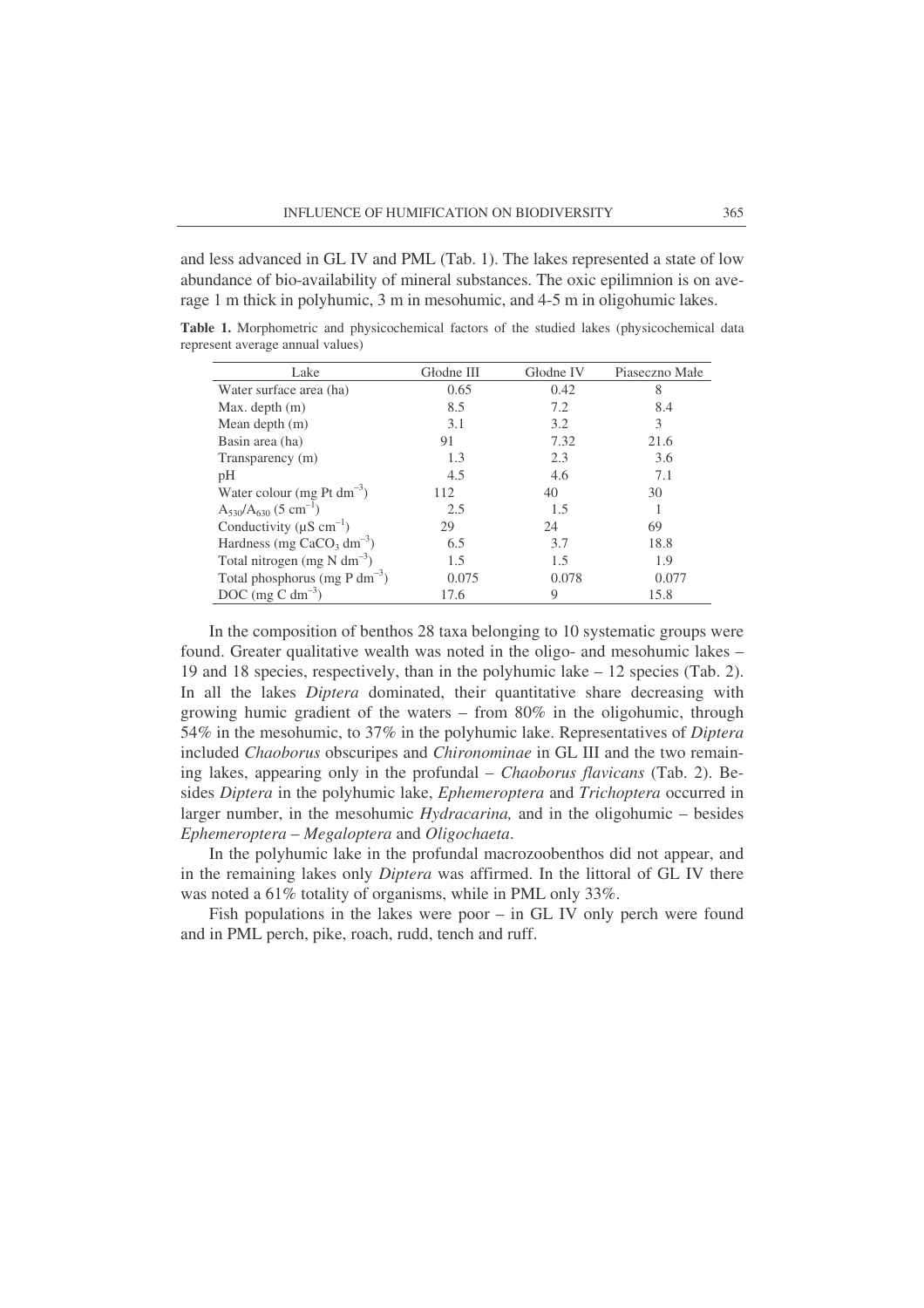**Table 2.** Composition and abundance (ind.  $m^{-2}$ ) of benthic macroinvertebrate in the littoral and profundal zones of the lakes  $(S - spring, A - autumn, * - only in the profundal)$ 

| Lake                                   |     | Głodne III |       | Głodne IV |         | Piaseczno Małe |  |
|----------------------------------------|-----|------------|-------|-----------|---------|----------------|--|
|                                        | S   | А          | S     | А         | S       | А              |  |
| Group / Species                        | W   | J          | W     | J         | W       | J              |  |
| Oligochaeta                            |     |            |       |           |         |                |  |
| Tubifex tubifex                        | 46  | 46         |       | 46        | 230     |                |  |
| <b>Hirudinea</b>                       |     |            |       |           |         |                |  |
| Erpobdella complanata (L.)             |     |            |       |           |         | 23             |  |
| Erpobdella testacea (Savigny)          |     |            |       |           | 23      |                |  |
| <b>Ephemeroptera</b>                   |     |            |       |           |         |                |  |
| Caenis horaria (L.)                    |     |            |       |           | 46      | 414            |  |
| Caenis luctuosa (Burm.)                |     |            |       |           |         | 23             |  |
| Leptophlebia vespertina (L.)           | 230 | 644        | 276   |           | 276     |                |  |
| Paraleptophlebia submarginata (Steph.) |     |            |       | 322       |         | 414            |  |
| <b>Odonata</b>                         |     |            |       |           |         |                |  |
| Cordulia aenea (L.)                    |     | 138        | 46    | 46        |         | 23             |  |
| Enallagma cyathigerum (Charp.)         |     |            |       | 46        |         |                |  |
| Ischnura elegans (Vand. Lind.)         |     |            |       | 92        |         | 46             |  |
| Leucorrhinia sp.                       |     |            |       | 92        |         |                |  |
| Pyrrhosoma nymphula (Sulz.)            |     |            |       | 46        |         |                |  |
| Somatochlora metallica (Vand. Lind.)   |     |            |       |           | 46      |                |  |
| <b>Heteroptera</b>                     |     |            |       |           |         |                |  |
| Plea minutissima Leach                 |     |            | 46    | 46        |         |                |  |
| Coleoptera                             |     |            |       |           |         |                |  |
| Hyphydrus ovatus (L.)                  |     | 46         |       |           |         |                |  |
| Noterus crassicornis (O.F. Müller)     | 46  |            |       |           |         |                |  |
| Megaloptera                            |     |            |       |           |         |                |  |
| Sialis lutaria (L.)                    |     | 46         |       | 46        | 46      | 299            |  |
| <b>Trichoptera</b>                     | 46  | 276        | 368   | 230       | 138     | 207            |  |
| <b>Diptera</b>                         |     |            |       |           |         |                |  |
| Chaoboridae                            |     |            |       |           |         |                |  |
| Chaoborus flavicans (Meig.)            |     |            | 1400* | $1610*$   | $1050*$ | 6790*          |  |
| Chaoborus obscuripes (V.D. Wulp)       |     | 460        |       |           |         |                |  |
| Chaoborus pallidus (Fabr.)             |     |            |       | 46        |         |                |  |
| <b>Chironomidae</b>                    |     |            |       |           |         |                |  |
| Chironominae                           |     | 230        | 644   | 184       | 277     | 851            |  |
| Diamesinae                             |     |            |       | 92        |         |                |  |
| Orthocladinae                          |     |            |       | 92        | 23      |                |  |
| Tanypodinae                            | 184 | 46         | 92    | 92        | 322     | 368            |  |
| N.det.                                 |     |            |       |           | 23      | 23             |  |
| Ceratopogonidae                        | 46  |            |       |           | $70*$   |                |  |
| <b>Hydracarina</b>                     | 46  |            | 598   | 1150      | 46      | 23             |  |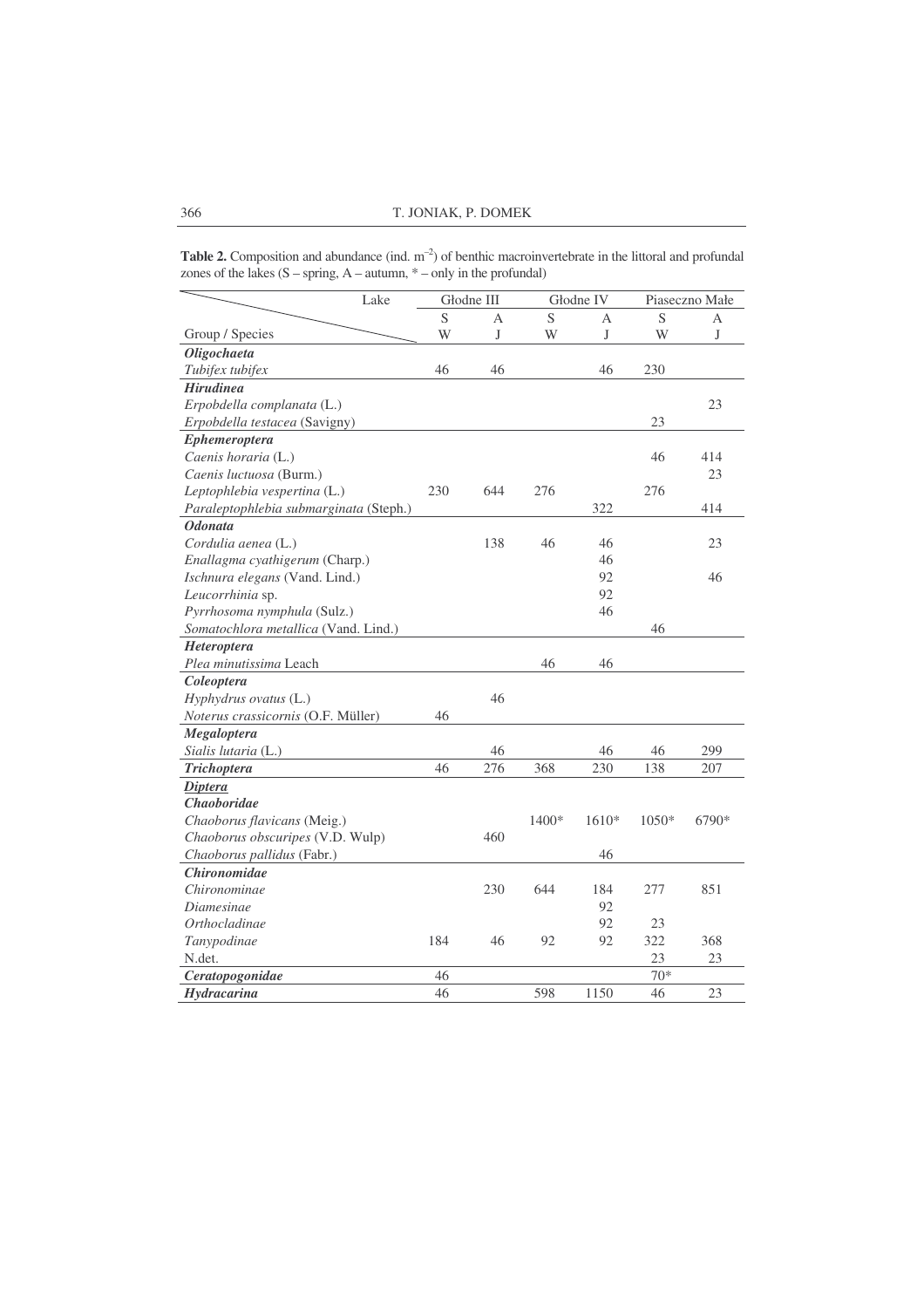#### **DISCUSSION**

Humic lakes are natural habitats which create difficult conditions of development for hydrobionts. This is mainly caused by dissolved humic substances which, due to its chemical proprieties, modifies the abiotic environment as well as the structure and metabolic processes of organisms [7]. The consequence of physicochemical transformations of water in humic lakes is a decrease in biodiversity and the number of hydrobiont assemblages, in the macrozoobenthos [4]. The results of this study show that increasing gradient of dissolved humic substances concentrations causes the retreat of some groups of organisms – for example *Hirudinea*, and a decline in the number of others – for example *Ephemeroptera*, *Diptera* and *Odonata* [2]. Representatives of some groups of benthos are completely absent, for example *Gastropoda*, while others – e.g. *Bivalvia* – occur only sporadically [6]. High concentration of DHS in the polyhumic lake and the high gradient of oxygen concentrations in the water column affect selectively water organisms, causing not only the atrophy of benthos in the profundal but also the elimination of ichthyofauna.

In lakes with a lower content of dissolved humic substances the differentiation of qualitative and quantitative benthos is considerably greater (Tab. 2). The large number of the population of predatory dipterans larvae rewards the attention of *Chaoborus flavicans* in the profundal in situations were fish occur. In humic lakes congeneric populations of ichthyofauna, mainly perch, are frequent [8]. The mass occurrence of *Diptera* may be connected with the larger accessibility of food, since larval stages feed on *Rotifera*, and later on *Cladocera* [6]. Together with the growth of dissolved humic substances content in water, unfavourable transformations of water environment, including a fall of pH and insignificant hypolimnion oxygenation, diminish the population of predatory fish, as may be confirmed by data regarding pike in the oligohumic lake Piaseczno Małe. The result of oxygen reduction in bottom waters is the retreat of "calm feed" fish – roach, tench, rudd and ruff.

### **CONCLUSION**

Increase in the concentration of humic substances in lake waters leads to changes in the abiotic features of the environment, such as high water colour, decline in the thickness of the trophogenic zone, pH decrease, limitation of the bioavailability of biogenic compounds. In these conditions some groups of benthic fauna are not found (for example *Gastropoda*), and species diversity and number are reduced. Food pressure from the ichthyofauna exists, but its scale is difficult to qualify.